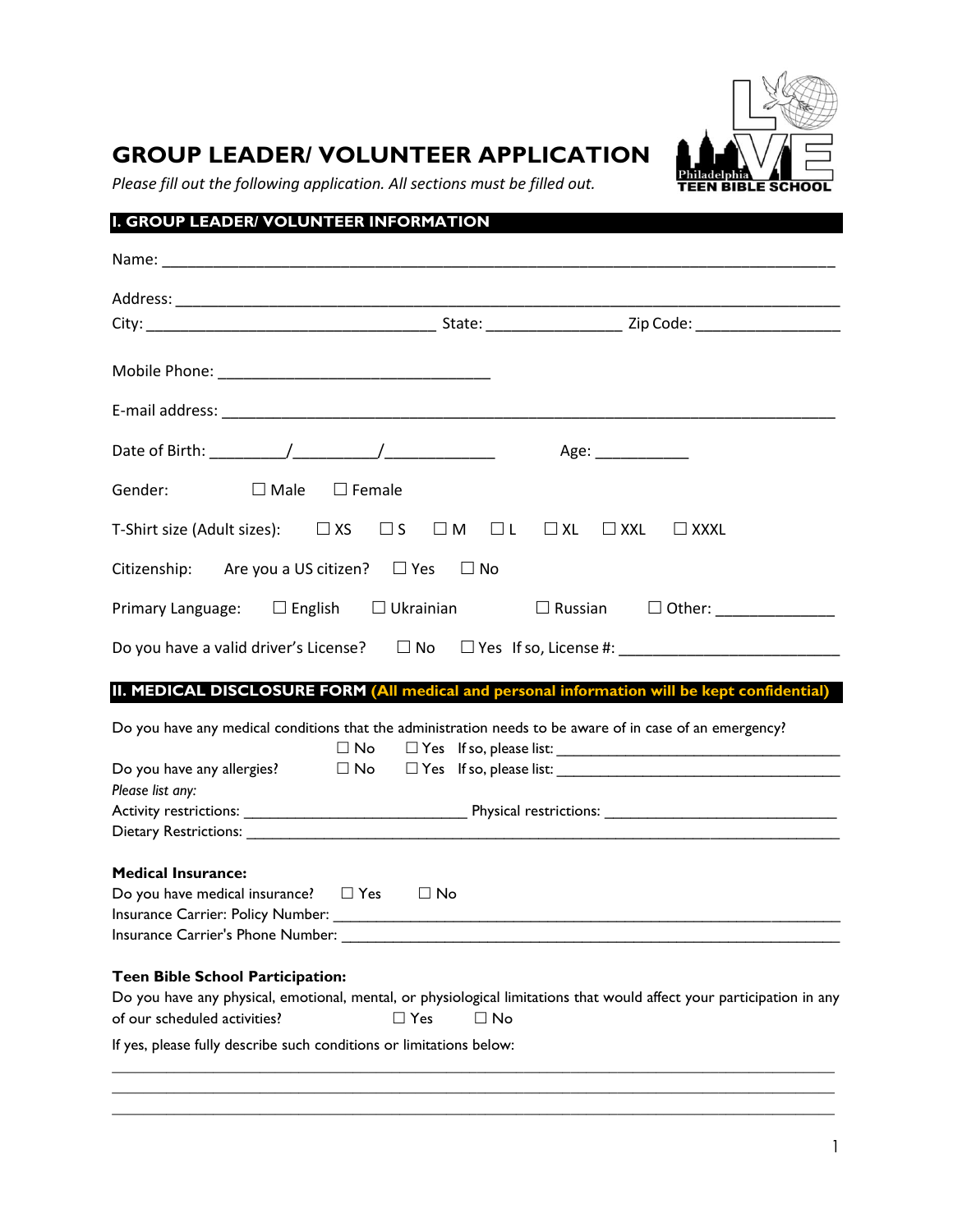By signing below, I acknowledge that I have completed this Medical Disclosure form accurately, truthfully, and to the best of my knowledge. I further warrant and represent that if any of the information contained in this form changes at any time, I will immediately provide EPC Teen Bible School administration with such updated information. I acknowledge that the information on this form will be shared with administration on a need-to-know basis. All medical and personal information will be kept confidential to the extent required by law.

|                                                                                                     | Date: $/$ /20 |
|-----------------------------------------------------------------------------------------------------|---------------|
| <b>III. EMERGENCY CONTACT</b>                                                                       |               |
| <b>Emergency Contact #1:</b>                                                                        |               |
|                                                                                                     |               |
|                                                                                                     |               |
| <b>Emergency Contact #2:</b>                                                                        |               |
|                                                                                                     |               |
|                                                                                                     |               |
| IV: SPIRITUAL INFORMATION:                                                                          |               |
|                                                                                                     |               |
|                                                                                                     |               |
|                                                                                                     |               |
|                                                                                                     |               |
|                                                                                                     |               |
| Have you accepted Jesus Christ as your personal saver?<br>$\square$ Yes                             | $\Box$ No     |
| Are you baptized by the Holy Spirit?<br>$\square$ Yes                                               | $\Box$ No     |
| In what language do you read the Bible?                                                             |               |
| $\Box$ English<br>$\Box$ Ukrainian $\Box$ Russian                                                   |               |
| What version of the Bible do you read?                                                              |               |
|                                                                                                     |               |
| Rate your knowledge of the Bible: $\Box$ Below Average $\Box$ Average $\Box$ Above Average          |               |
| Have you ever read the ENTIRE Bible at least once? $\Box$ Yes $\Box$ No                             |               |
| Are you currently involved in your local church?<br>$\Box$ Yes<br>$\Box$ No                         |               |
| What ministries do you lead (or have led in the past) in your church? _____________________________ |               |
|                                                                                                     |               |
|                                                                                                     |               |

**\_\_\_\_\_\_\_\_\_\_\_\_\_\_\_\_\_\_\_\_\_\_\_\_\_\_\_\_\_\_\_\_\_\_\_\_\_\_\_\_\_\_\_\_\_\_\_\_\_\_\_\_\_\_\_\_\_\_\_\_\_\_\_\_\_\_\_\_\_\_\_\_\_\_\_\_\_\_\_\_\_\_\_\_\_\_\_\_\_\_\_\_\_**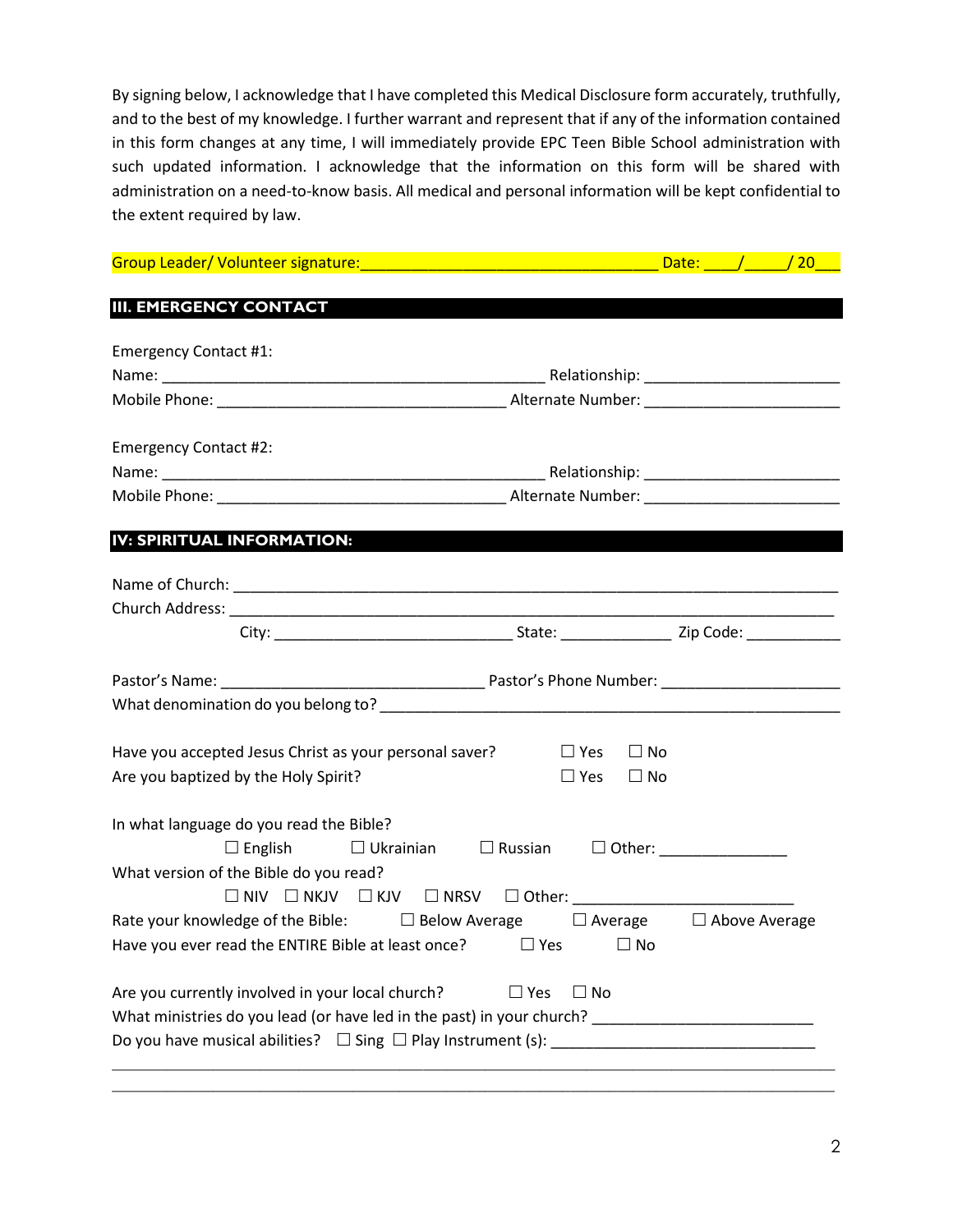#### **V. BACKGROUND INFORMATION:**

| Have you ever been: |                      |  |
|---------------------|----------------------|--|
| Arrested?           | $\Box$ Yes $\Box$ No |  |
| Convicted?          | $\Box$ Yes $\Box$ No |  |

Have you completed the PA Child Abuse History Clearances?  $*$   $\square$  Yes  $\square$  No

*\*If you have not completed the PA clearances, please begin that process:* Child Abuse History Clearance Online: <https://www.compass.state.pa.us/CWIS>

*Please keep in mind, that we will not allow you to serve directly with teens without this clearance.*

### **VI. PERMISSION/ SIGNATURE:**

I certify that all of the information and statements on this application are complete and accurate to the best of my knowledge. I will conduct myself in a sound Christian manner and follow all policies and expectations set by the administrative team and Evangelical Pentecostal Church (EPC).

In my consideration to participate in the EPC Teen Bible School of Evangelical Pentecostal Church, I affirm and agree with the following statements:

- I agree to become familiar with all EPC Teen Bible School policies, instructions and to abide by them. I understand that EPC retains the right to suspend my participation in EPC Teen School in the event that I disregard the Gospel, its Christian principles, Christian behavior, EPC policies, regulations and/or schedule set in place.
- I am physically sound and suffering from no condition, impairment, disease, or other illness that would hinder me or others from safely participating in EPC Teen Bible School.
- I recognize and fully understand and agree that in the event it becomes necessary for me to receive medical treatment during my participation in EPC Teen Bible School, reasonable efforts will be made to contact the persons listed on my Medical Disclosure form to obtain directions and authorization for such treatment. However, if the person(s) listed cannot be reached, I hereby authorize, direct, and give my full and complete permission to one or more authorized representatives of EPC and/or any advisors, directors, volunteer, or representative to seek medical treatment on my behalf, including selecting and authorizing medical professional(s) (including, but not limited to nurses, LPNs, PAs, paramedics, doctors, or dentists) to take such action as is deemed necessary by any attending medical professional. In case of emergency, I further give my full and complete authorization to such medical professional to hospitalize, order injections, administer anesthesia, perform surgery, or secure additional necessary medical treatment for me as necessary and/or appropriate under the circumstances as determined by the medical professional. I further certify that I am willing to assume the risk of any medical or physical condition that I may have. I further understand and acknowledge that it is my duty to provide accurate and current information of such conditions on my Medical Disclosure Form (*listed above*).
- I recognize and fully understand that the insurance coverage listed on my Medical Disclosure form will be used as the sole insurance coverage for me in the event medical treatment is needed, and that I (or the responsible party for my insurance coverage) am solely and personally responsible